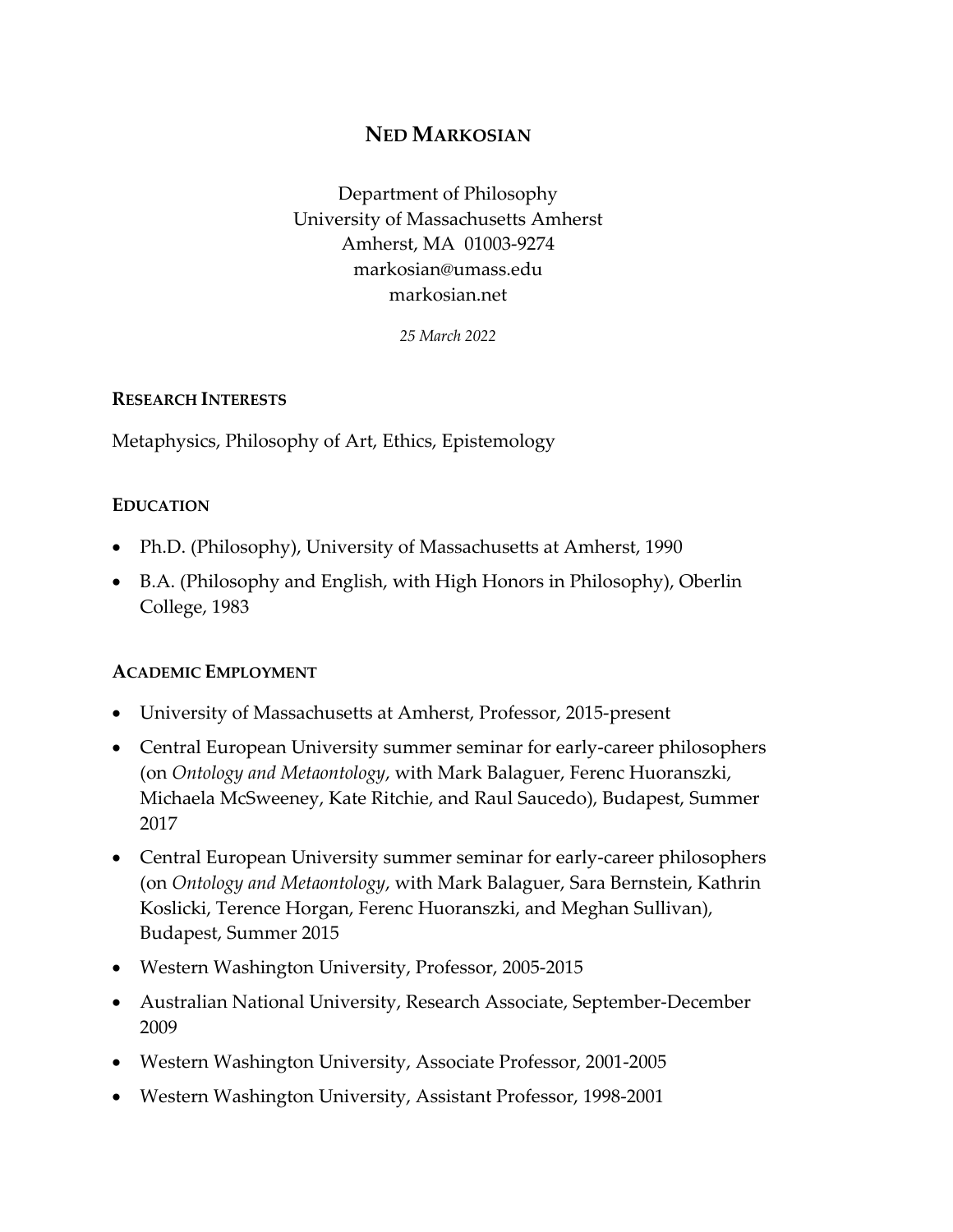- West Virginia University, Assistant Professor, 1992-1998 (on leave for 1993- 1994 academic year)
- University of Hartford, Visiting Assistant Professor, 1993-1994
- University of New Hampshire, Visiting Assistant Professor, 1991-1992
- Lawrence University, Visiting Lecturer, 1989-91

## **TEACHING AWARDS**

- Peter J. Elich Award for Excellence in Teaching, Western Washington University, 2004
- Academy Award in the category of *Student Choice* from the Teaching-Learning Academy, Western Washington University, 2004
- Academy Award in in recognition for *Promoting Creativity* from the Teaching-Learning Academy, Western Washington University, 2011
- Academy Award in in recognition for *Cultivating and Connecting Positive Communities* from the Teaching-Learning Academy, Western Washington University, 2013

## **BOOK**

• *An Introduction to Metaphysics* (with John W. Carroll) (Cambridge University Press, 2010).

## **ARTICLES**

- "Five New Arguments for The Dynamic Theory of Time," *Philosophical Perspectives* (forthcoming).
- "The Growing Block, the Epistemic Objection, and Zombie Parrots," *Disputatio* (forthcoming).
- "Meaning in Life and the Nature of Time," in Iddo Landau (ed.), *The Oxford Handbook of Meaning in Life* (Oxford University Press, forthcoming).
- "The Dynamic Theory of Time and Time Travel to the Past," *Disputatio* **XII**, No. 57 (2020), pp. 137-165.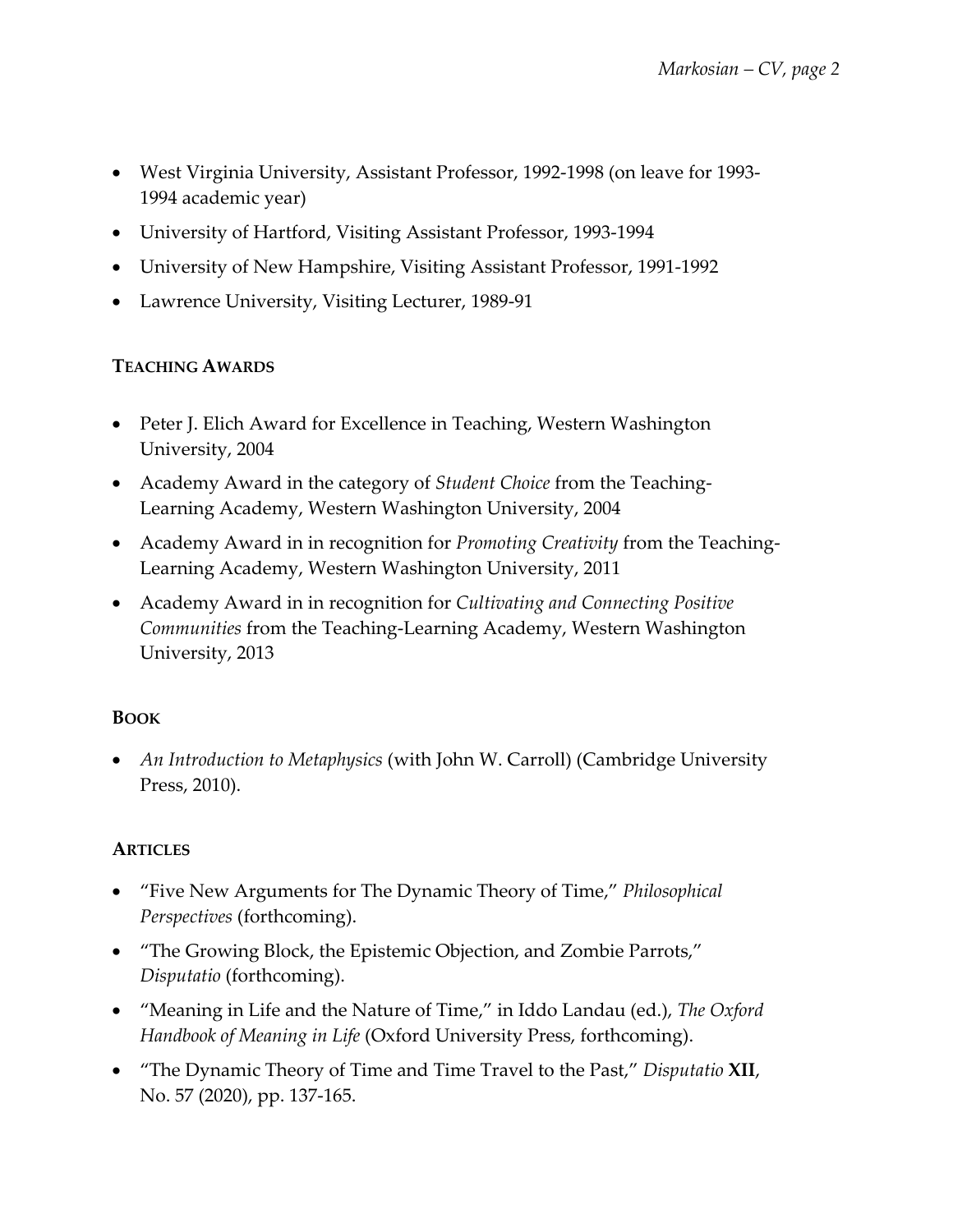- "Sideways Music," *Analysis* **80** (2020), pp. 51-59.
- "The Right Stuff," *Australasian Journal of Philosophy* **93** (2015), pp. 665-687.
- "Do You Know That You Are Not a Brain In a Vat?" *Logos and Episteme* **V, 2** (2014), pp. 161-181.
- "A Spatial Approach to Mereology," in Shieva Kleinschmidt (ed.), *Mereology and Location* (Oxford University Press, 2014), pp. 69-90.
- "The Truth About the Past and the Future," in Fabrice Correia and Andrea Iacona (eds.), *Around the Tree: Semantic and Metaphysical Issues Concerning Branching Time and the Open Future* (Springer, 2013), pp. 127-141.
- "Two Puzzles About Mercy," *Philosophical Quarterly* **63** (2013) pp. 269-292.
- "Agent Causation as the Solution to All the Compatibilist's Problems," *Philosophical Studies* **157** (2012), pp. 383-398.
- "A Simple Solution to the Two Envelope Problem," *Logos and Episteme* **II, 3** (2011), pp, 347-357.
- "Identifying the Problem of Personal Identity," in Joseph Keim Campbell, Michael O'Rourke, and Harry S. Silverstein (eds.), *Time and Identity* (MIT Press, 2010), pp. 127-148.
- "Physical Object," in Jaegwon Kim, Ernest Sosa, and Gary S. Rosenkrantz (eds.), *A Companion to Metaphysics*, 2nd Edition, (Basil Blackwell, 2009), pp. 486- 489.
- "Rossian Minimalism," *Journal of Ethics and Social Philosophy* **4** (2009), pp. 1-16.
- "Three Problems for Olson's Account of Personal Identity," *Abstracta* **Special Issue I** (2008), pp. 16-22.
- "Restricted Composition," in John Hawthorne, Theodore Sider, and Dean Zimmerman (eds.), *Contemporary Debates in Metaphysics* (Basil Blackwell, 2008), pp. 341-363.
- "Against Ontological Fundamentalism," *Facta Philosophica* **7** (2005), pp. 69-84.
- "Simples, Stuff, and Simple People," *The Monist* **87** (2004), pp. 405-428.
- "SoC it to Me? Reply to McDaniel on MaxCon Simples," *Australasian Journal of Philosophy* **82** (2004), pp. 332-340.
- "Two Arguments from Sider's *Four-Dimensionalism*," *Philosophy and Phenomenological Research* **68** (2004), pp. 665-673.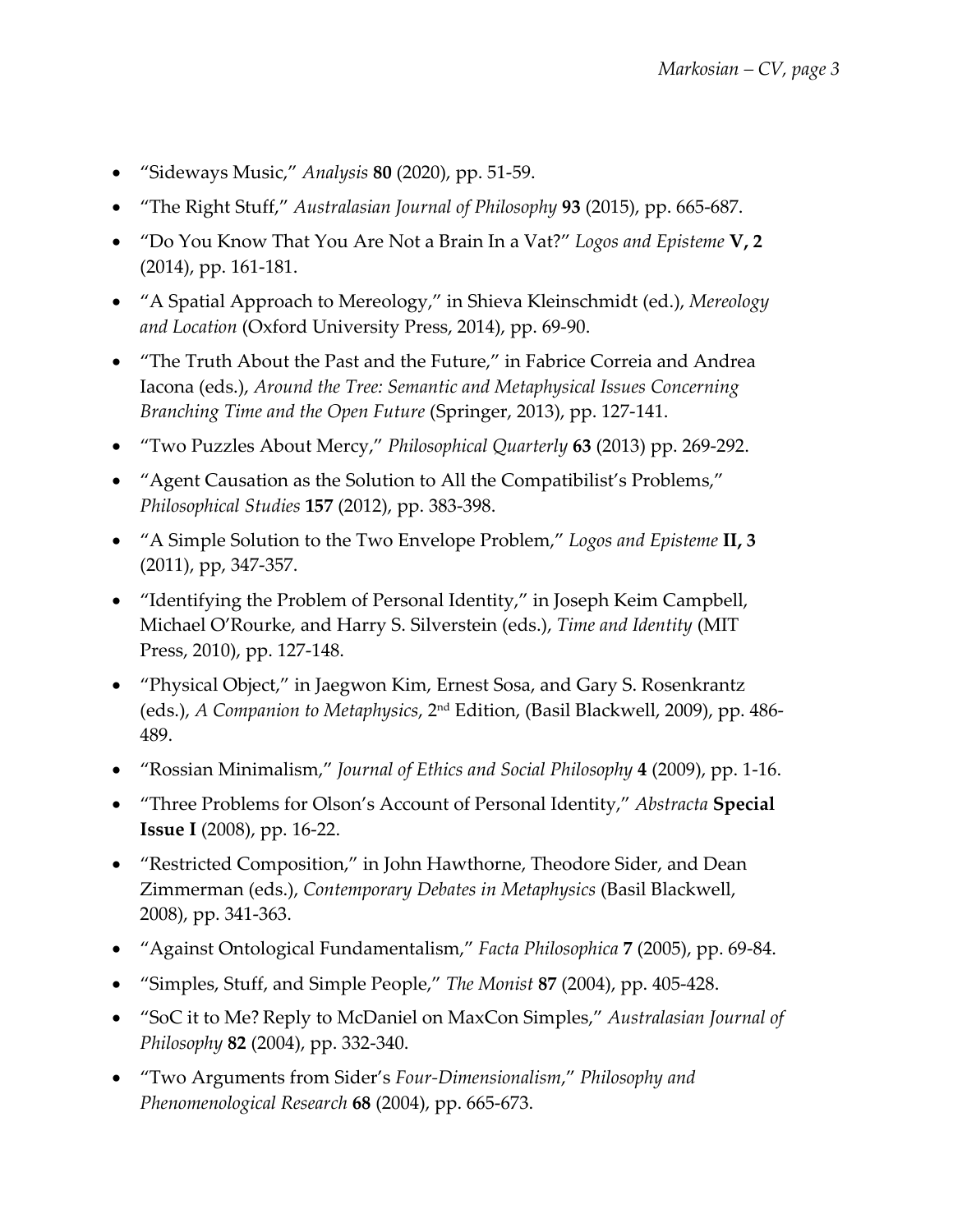- "A Defense of Presentism," in Dean Zimmerman (ed.), *Oxford Studies in Metaphysics*, Volume 1 (Oxford University Press, 2004), pp. 47-82. Reprinted in Michael Rea (ed.), *Arguing About Metaphysics* (Routledge, 2009); and in Sally Haslanger and Roxanne Marie Kurtz (eds.), *Persistence: Contemporary Readings* (MIT Press, 2006).
- "Time," in *The Stanford Encyclopedia of Philosophy* (2002, 2008).
- "Critical Study of Le Poidevin (ed.), *Questions of Time and Tense*," *Nous* **35** (2001), pp. 616-629.
- "Time, Space, and the Nature of Physical Objects," in L. Nathan Oaklander (ed.), *The Importance of Time* (Kluwer Academic Publishers, 2001), pp. 227-241.
- "Sorensen's Argument Against Vague Objects," *Philosophical Studies* **97** (2000), pp. 1-9.
- "What Are Physical Objects?" *Philosophy and Phenomenological Research* **61** (2000), pp. 375-395.
- "A Compatibilist Version of the Theory of Agent Causation," *Pacific Philosophical Quarterly* **80** (1999), pp. 257-277.
- "Brutal Composition," *Philosophical Studies* **92** (1998), pp. 211-249.
- "Simples," *Australasian Journal of Philosophy* **76** (1998), pp. 213-226.
- "The Paradox of the Question," *Analysis* **57** (1997), pp. 95-97. Preprinted in *Analyst* (the electronic supplement to *Analysis*) **2** (1996). Portuguese translation, "O Paradoxo da Pergunta," published in *Disputatio* **1** (1996), pp. 23-25.
- "On the Argument from Quantum Cosmology Against Theism," *Analysis* **55** (1995), pp. 247-251.
- "The Open Past," *Philosophical Studies* **79** (1995), pp. 95-105.
- "The 3D/4D Controversy and Non-present Objects," *Philosophical Papers* **23** (1994), pp. 243-249.
- "How Fast Does Time Pass?" *Philosophy and Phenomenological Research* **53** (1993), pp. 829-844. Reprinted in William R. Carter (ed.), *The Way Things Are: Basic Readings in Metaphysics* (McGraw-Hill, 1998).
- "On Language and the Passage of Time," *Philosophical Studies* **66** (1992), pp. 1- 26.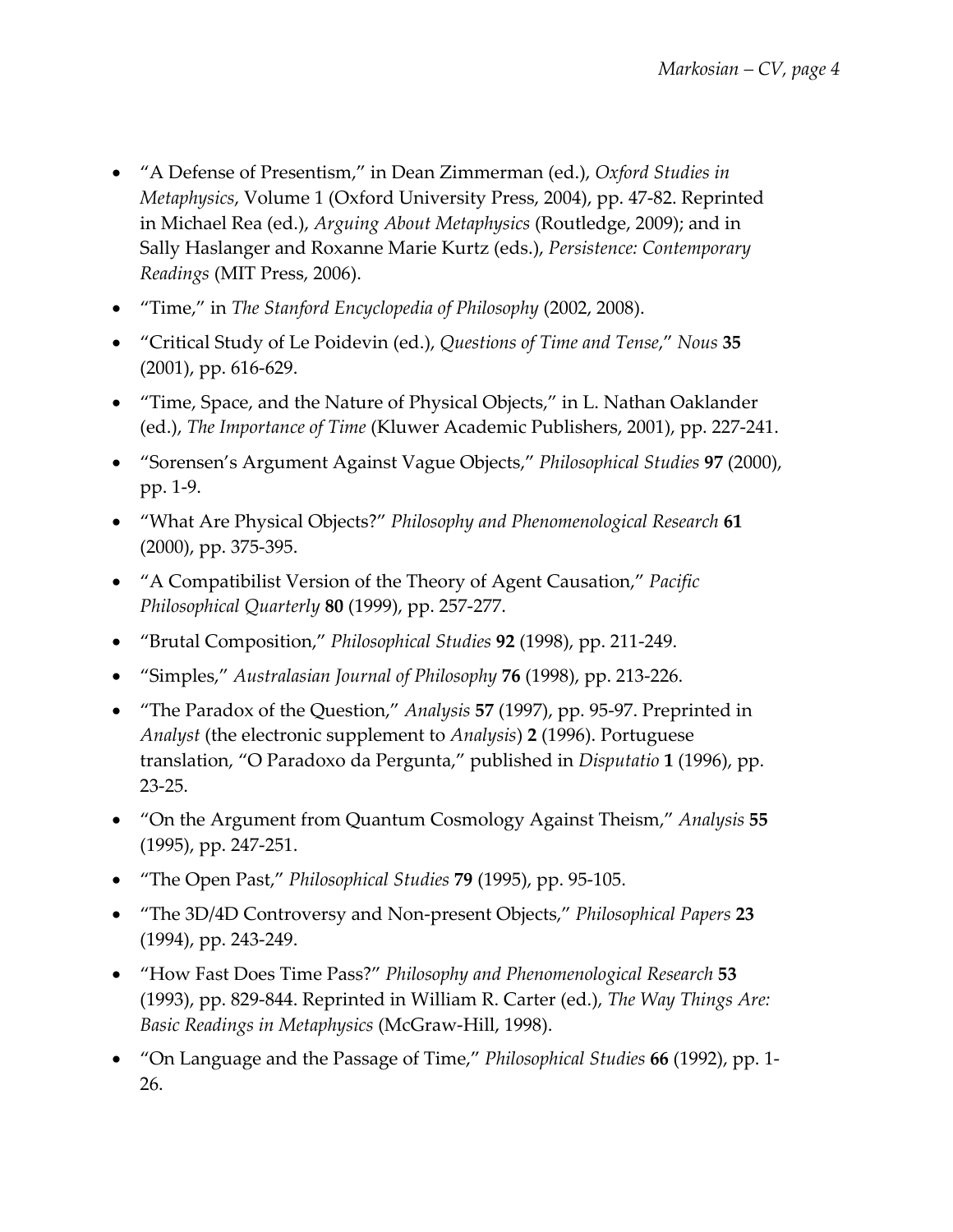• "On Ockham's Supposition Theory and Karger's Rule of Inference," *Franciscan Studies*, **48** (1988), pp. 40-52.

## **BOOK REVIEWS**

- Review of Caspar Hare, *On Myself, and Other, Less Important Subjects*, *The Philosophical Review* **123** (2014), pp. 360-366.
- Review of Peter Ludlow, *Semantics, Tense, and Time*, *The Journal of Philosophy* **98** (2001), pp. 325-329.

# **EDITING**

- *Proceedings of the 2013 Bellingham Summer Philosophy Conference*, a special issue of *Philosophical Studies* (co-editor, along with Julia Markovits and Miriam Schoenfield), *Philosophical Studies* **167** (2014).
- *Proceedings of the 2012 Bellingham Summer Philosophy Conference*, a special issue of *Philosophical Studies* (co-editor, along with Lara Buchak and Elizabeth Harman), *Philosophical Studies* **164** (2013).
- *Proceedings of the 2011 Bellingham Summer Philosophy Conference*, a special issue of *Philosophical Studies* (co-editor, along with Elizabeth Barnes and Ishani Maitra), *Philosophical Studies* **158** (2012).
- *Proceedings of the 2010 Bellingham Summer Philosophy Conference*, a special issue of *Philosophical Studies* (co-editor, along with Adam Elga and Elizabeth Harman), *Philosophical Studies* **154** (2011).
- *Proceedings of the 2004 Bellingham Summer Philosophy Conference*, a special issue of *Philosophical Studies* (co-editor, along with Frances Howard-Snyder and Hud Hudson), *Philosophical Studies* **129** (2006).
- *Proceedings of the 2003 Bellingham Summer Philosophy Conference*, a special issue of *Philosophical Studies* (co-editor, along with Frances Howard-Snyder and Hud Hudson), *Philosophical Studies* **123** (2005).
- *Proceedings of the 2002 Bellingham Summer Philosophy Conference*, a special issue of *Philosophical Studies* (co-editor, along with Frances Howard-Snyder and Hud Hudson), *Philosophical Studies* **114** (2003).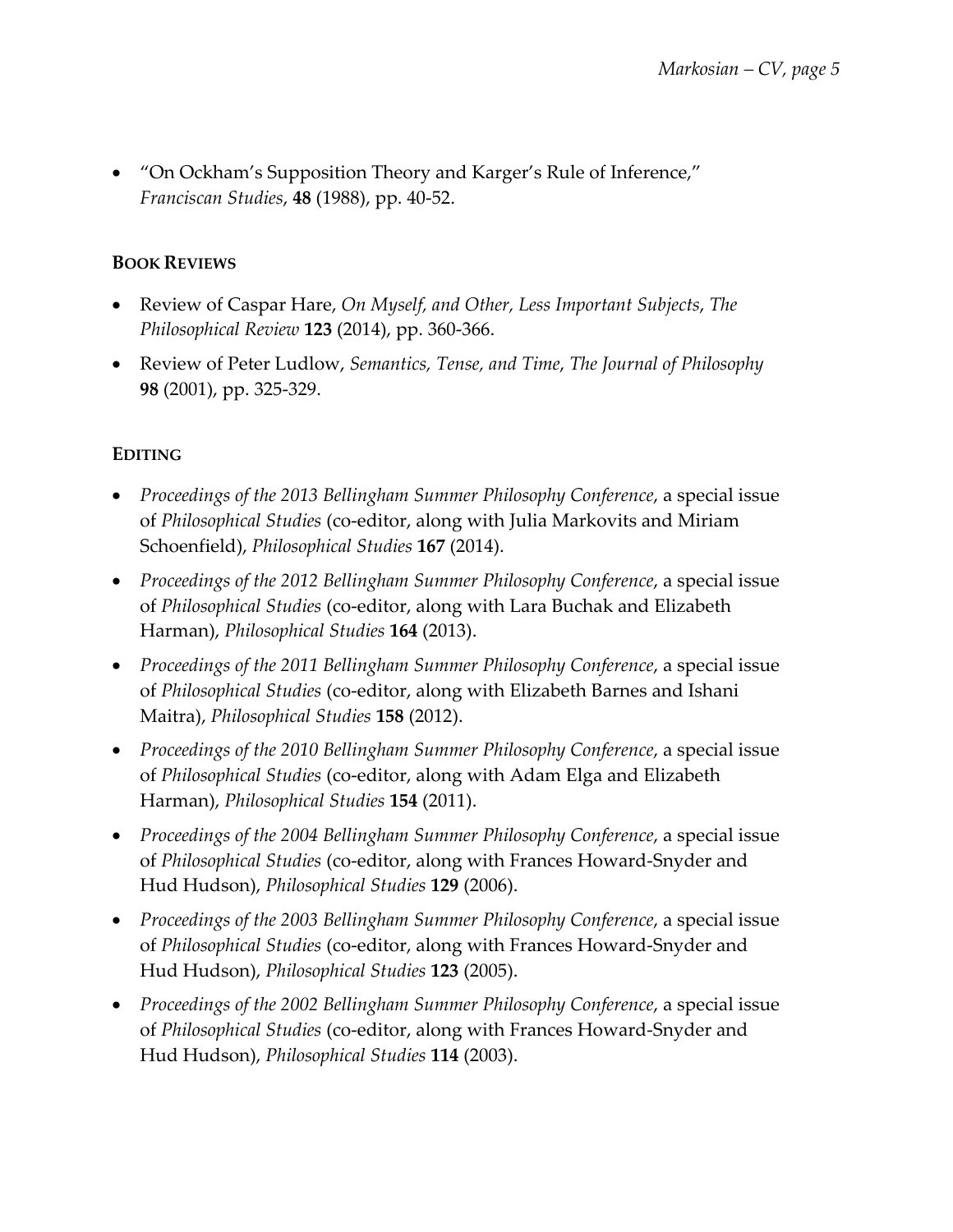## **WORK IN PROGRESS**

• *Things and Stuff* (a monograph on the metaphysics of physical objects and the matter that constitutes them; under contract with Oxford University Press).

### **PRESENTATIONS**

- TBD, to be presented at a workshop on **Narrative and Representation**, **Université Panthéon-Assas, Paris 2**, 25 May 2022.
- TBD, to be presented at a conference on **Ted Chiang and Philosophy**, **Union College**, 13 May 2022.
- TBD (comments on invited symposium talks by Michaela McSweeney and Jennifer Wang), to be presented at the **Pacific Division Meeting of the APA**, Vancouver, BC, 15 April 2022.
- "Novels and Musical Works as Physical Objects," to be presented at the **79th Annual Meeting of the American Society for Aesthetics**, Montreal, Quebec, 20 November 2021.
- "Is There a Simple Solution to The Two Envelope Problem?" presented at **Université Panthéon-Assas, Paris 2**, 13 July 2021.
- "Three New Arguments for The Dynamic Theory of Time," presented at **Springfield College**, 15 February 2021.
- "A Fundamental Level of Atomic Properties?" (comments on Paul Nedelisky, "How to Get to a Fundamental Level (Without Even Leaving Your Armchair)"), presented at the **Eastern Division Meeting of the APA**, 9 January 2021.
- "Three New Arguments for The Dynamic Theory of Time," presented as a work-in-progress talk at **MIT**, 15 October 2020.
- "Three New Arguments for The Dynamic Theory of Time," presented at **The California Metaphysics Conference**, 17 January 2020.
- Comments on Dana Goswick, "A Puzzle for Creationism about Fictional Objects," presented at the **Eastern Division Meeting of the APA**, Philadelphia, PA, 10 January 2020.
- "Three New Arguments for The Dynamic Theory of Time," presented at **Brandeis University**, 18 October 2019.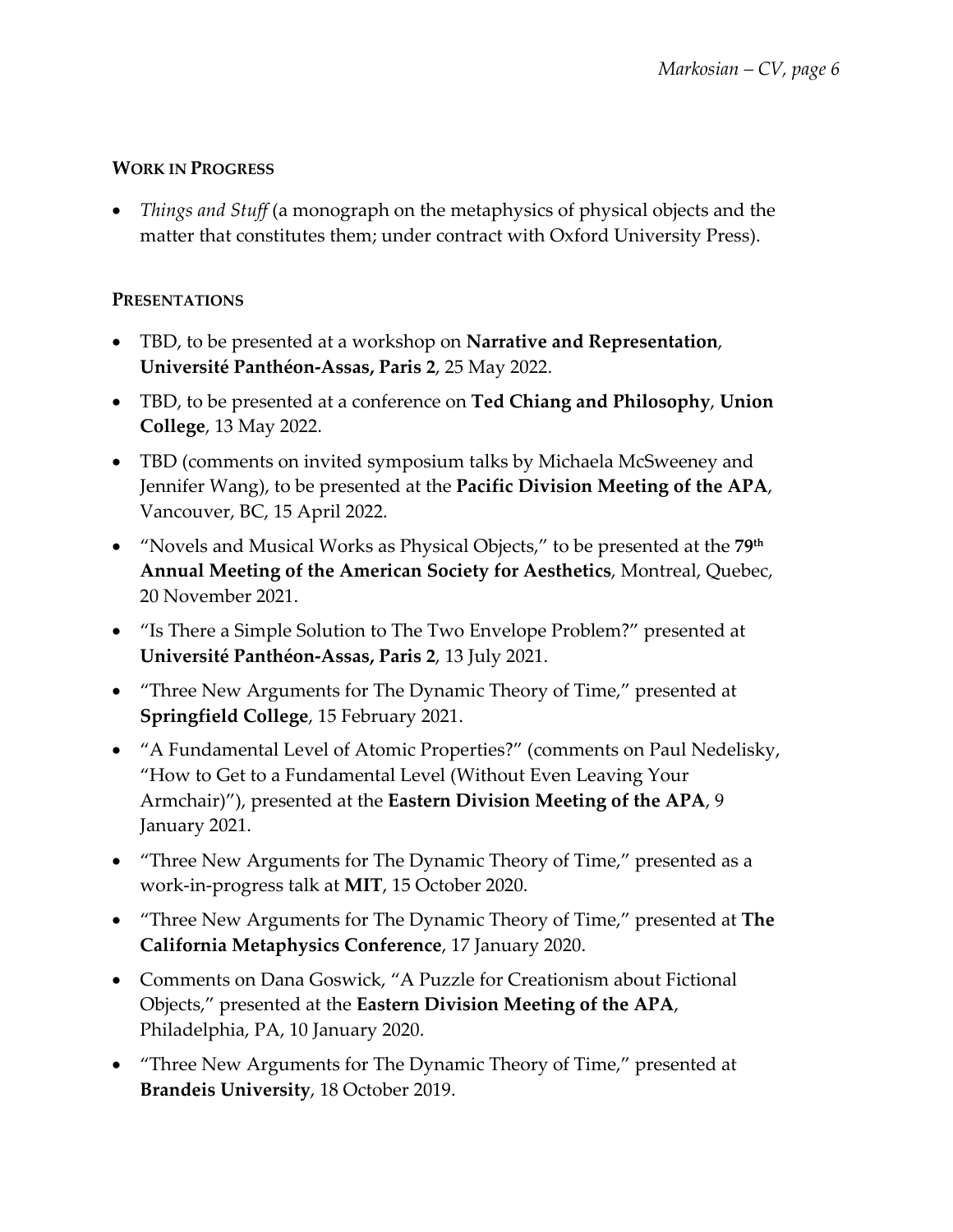- "Three New Arguments for The Dynamic Theory of Time," presented at **Amherst College**, 25 April 2019.
- "Losing a Part of Yourself" (Comments on Carolyn Garland, "Grief and Composition as Identity"), presented at the **Pacific Division Meeting of the APA**, Vancouver, BC, 18 April 2019.
- "Three New Arguments for The Dynamic Theory of Time," presented at **Oberlin College**, 5 April 2019.
- Comments on Nathaniel Baron-Schmitt and Jack Spencer, "The Macro-Micro Gap," presented at the **2018 New England Workshop on Metaphysics** at **Rhode Island College**, 17 November 2018.
- "What Are Novels?" presented at **Middlebury College**, 26 October 2018.
- "The Open Future," presented at **Dartmouth College**, 19 October 2018.
- "Things and Stuff" (Lecture 3 of a three-part series on *Things and Stuff*), presented at the **Institut Jean Nicod**, Paris, 19 April 2018.
- "What Are Novels?" presented at the **Institut Jean Nicod**, Paris, 17 April 2018.
- "Parthood, Persistence, and Time" (Lecture 2 of a three-part series on *Things and Stuff*), presented at the **Institut Jean Nicod**, Paris, 16 April 2018.
- "Why You Should Believe in Stuff" (Lecture 1 of a three-part series on *Things and Stuff*), presented at the **Institut Jean Nicod**, Paris, 12 April 2018.
- Comments on Benjamin Wald's "Thin Constitutivism: A Realist Explanation of Moral Motivation," presented at the **Pacific Division Meeting of the APA**, San Diego, CA, 30 March 2018.
- "What Artifacts Are Made Of," presented at an Author Meets Critics session on Simon Evnine's *Making Objects and Events* at the **2018 Eastern Division Meeting of the APA**, Savannah, GA, 5 January 2018.
- "The Dynamic Theory of Time and Time Travel to the Past," presented at a the **2017 New England Workshop on Philosophy of Time** at **Rhode Island College**, 9 December 2017.
- "The Open Future," presented as the second of two **LangCog Lectures in Metaphysics for 2017** at **The University of Lisbon**, 26 July 2017.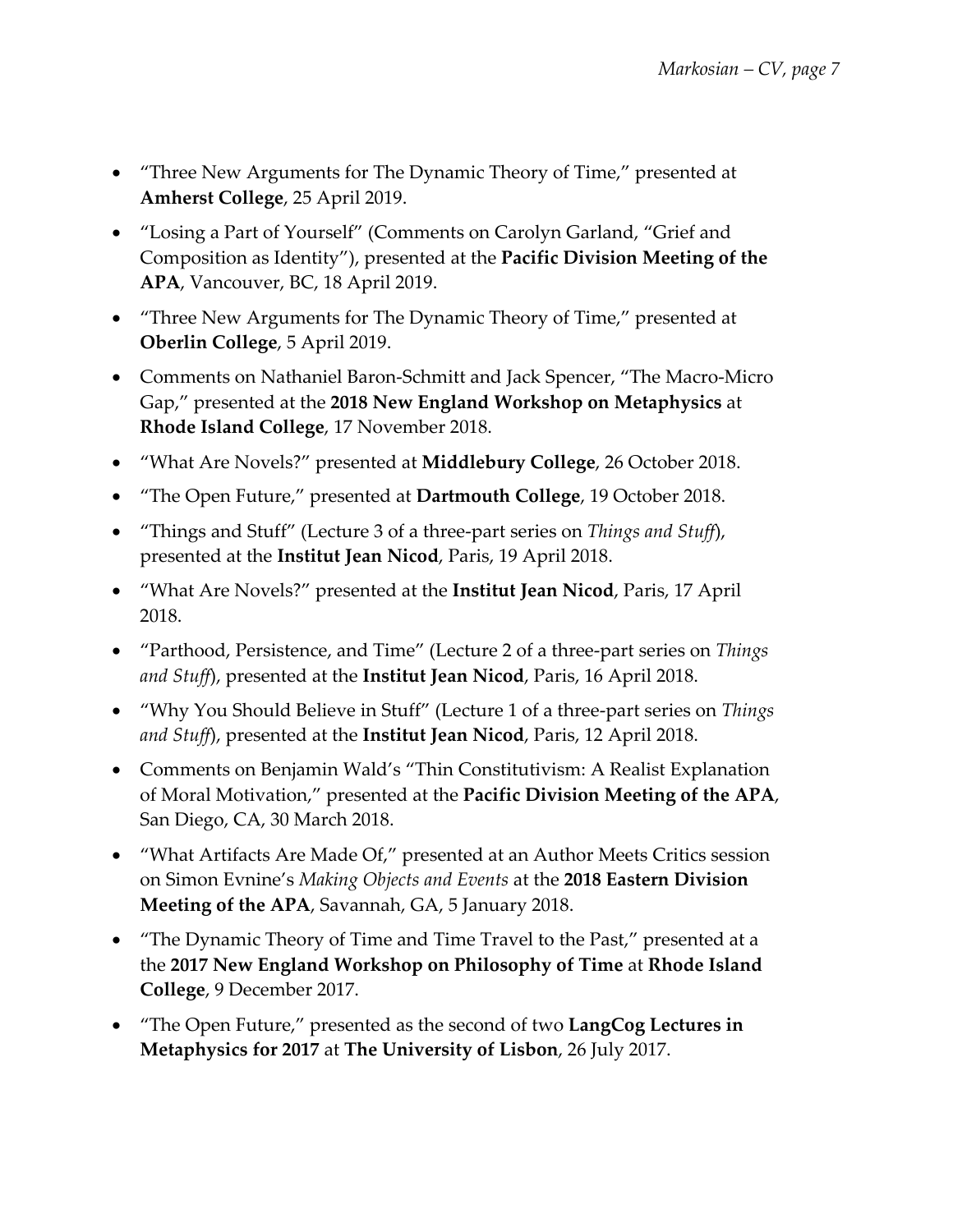- "The Dynamic Theory of Time and Time Travel to the Past," presented as the first of two **LangCog Lectures in Metaphysics for 2017** at **The University of Lisbon**, 24 July 2017.
- "The Open Future," presented at a workshop on the open future at **The University of Milan**, 2 May 2017.
- Comments on Stephen Steward's "Metric Mereology," presented at the **Pacific Division Meeting of the APA**, Seattle, WA, 13 April 2017.
- "The Dynamic Theory of Time and Time Travel to the Past," presented as part of a symposium on Ancient and Contemporary Conceptions of Time at the **Central Division Meeting of the APA**, Kansas City, MO, 3 March 2017.
- Comments on Joshua Schechter's "The Rational Significance of Etiological Information," presented at the **Vancouver Summer Philosophy Conference**, The University of British Columbia, 15 August 2016.
- "Does Relativity Entail that Time Is Just Like Space?" presented at the **2016 Rome Science Festival**, 21 May 2016.
- "The Dynamic Theory of Time and Time Travel to the Past," presented at **The University of Milan**, 17 May 2016.
- Comments on Byron Simmons's "Fundamental Non-qualitative Properties," presented at the **Pacific Division Meeting of the APA**, San Francisco, CA, 31 March 2016.
- "Stuff Is Not Enough," presented at **The University of Miami**, 29 January 2016.
- "Things or Stuff?" presented at **Princeton University**, 30 October 2015.
- Comments on Asya Passinsky's "Norm and Object: A Normative Theory of Social Objects," presented at the **Pacific Division Meeting of the APA**, Vancouver, BC, 1 April 2015.
- "Things or Stuff?" presented at **The University of Massachusetts**, 20 February 2015.
- "Things or Stuff?" presented at **Brown University**, 31 October 2014.
- "Things or Stuff?" presented at **The University of Calgary**, 24 October 2014.
- "How I Learned to Accept Immanent Universals and Not Be Grossed Out By My Proximity to Entities That Were Once Close to Hitler" (Comments on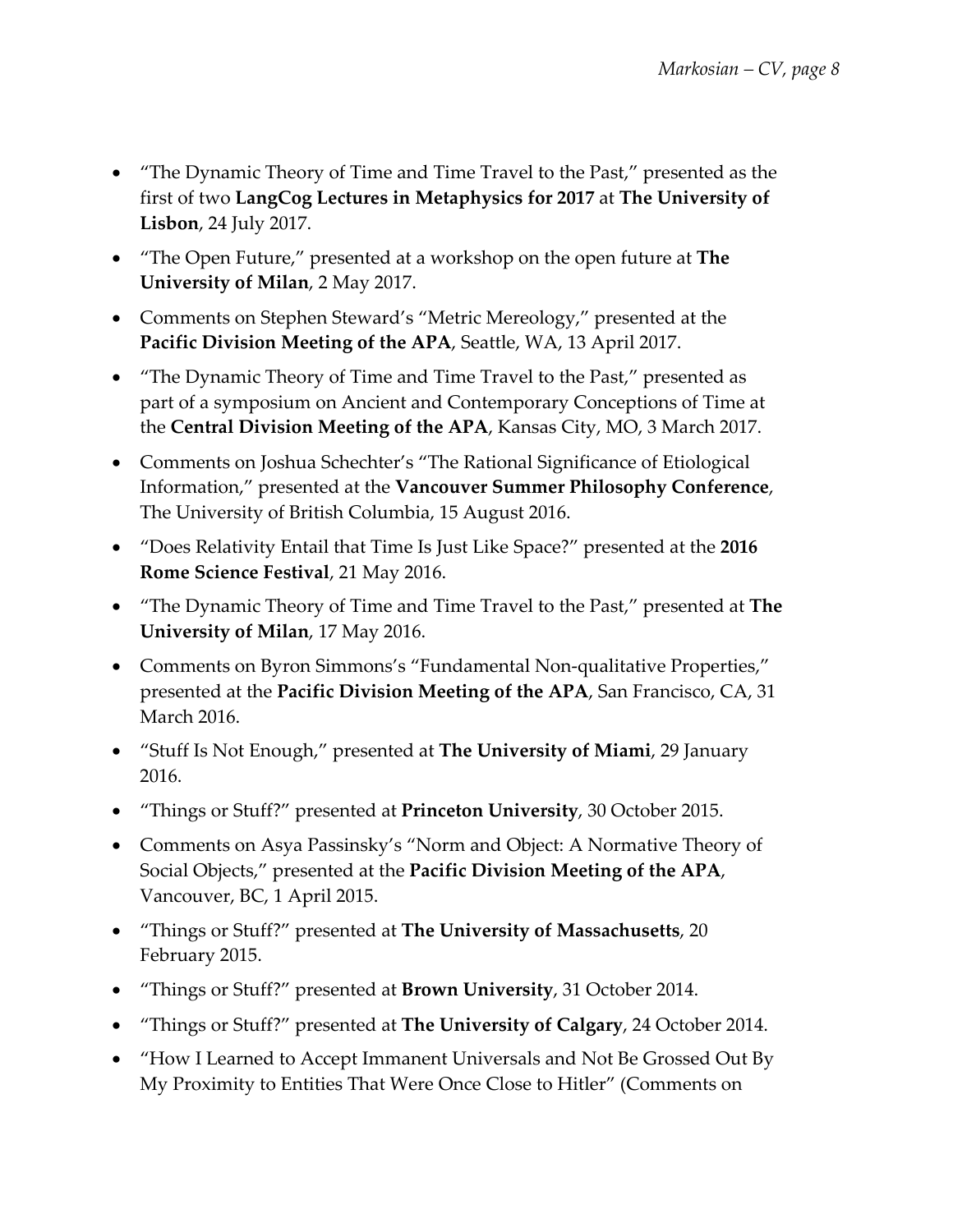Daniel Giberman's "On Caring Whether There Are Immanent Universals"), presented at the **Pacific Division Meeting of the APA**, San Diego, CA, 16 April 2014.

- "The Dynamic Theory of Time and Time Travel to the Past," presented at **The University of Illinois**, 7 February 2014.
- "Do You Know That You Are Not a Brain In a Vat?" presented at **The University of Alabama**, 30 October 2013.
- "Is Time Travel Possible?" presented at **The University of Alabama**, 29 October 2013 (a public lecture presented as part of the university's Philosophy Today series).
- "Ethical Theory and *Prima Facie* Duties" presented at **Yerevan State University**, Yerevan, 10 October 2013.
- "The Nature of Time and the Possibility of Time Travel" presented at **Yerevan State University**, Yerevan, 9 October 2013.
- "Freedom, Determinism, and Agent Causation" presented at **Yerevan State University**, Yerevan, 8 October 2013.
- "Do You Know That You Are Not a Brain In a Vat?" presented at **Yerevan State University**, Yerevan, 7 October 2013.
- "The A-Theory of Time and Time Travel to the Past" presented at **Boğaziçi University**, Istanbul, 27 September 2013.
- "Do You Know That You Are Not a Brain In a Vat?" presented at **Boğaziçi University**, Istanbul, 24 September 2013.
- "The A-Theory of Time and Time Travel to the Past," presented at a PERSP workshop at **The University of Barcelona**, 20 September 2013.
- "Do You Know That You Are Not a Brain In a Vat?" presented at **The University of Illinois**, 6 September 2013.
- "The A-Theory of Time and Time Travel to the Past," presented at Bradford Skow's seminar on The Passage of Time at the **Massachusetts Institute of Technology**, 26 August 2013.
- "Organizing a Gender-Balanced Philosophy Conference," presented at the **Diversity in Philosophy Conference** organized by the **APA**, Dayton, OH, 31 May 2013.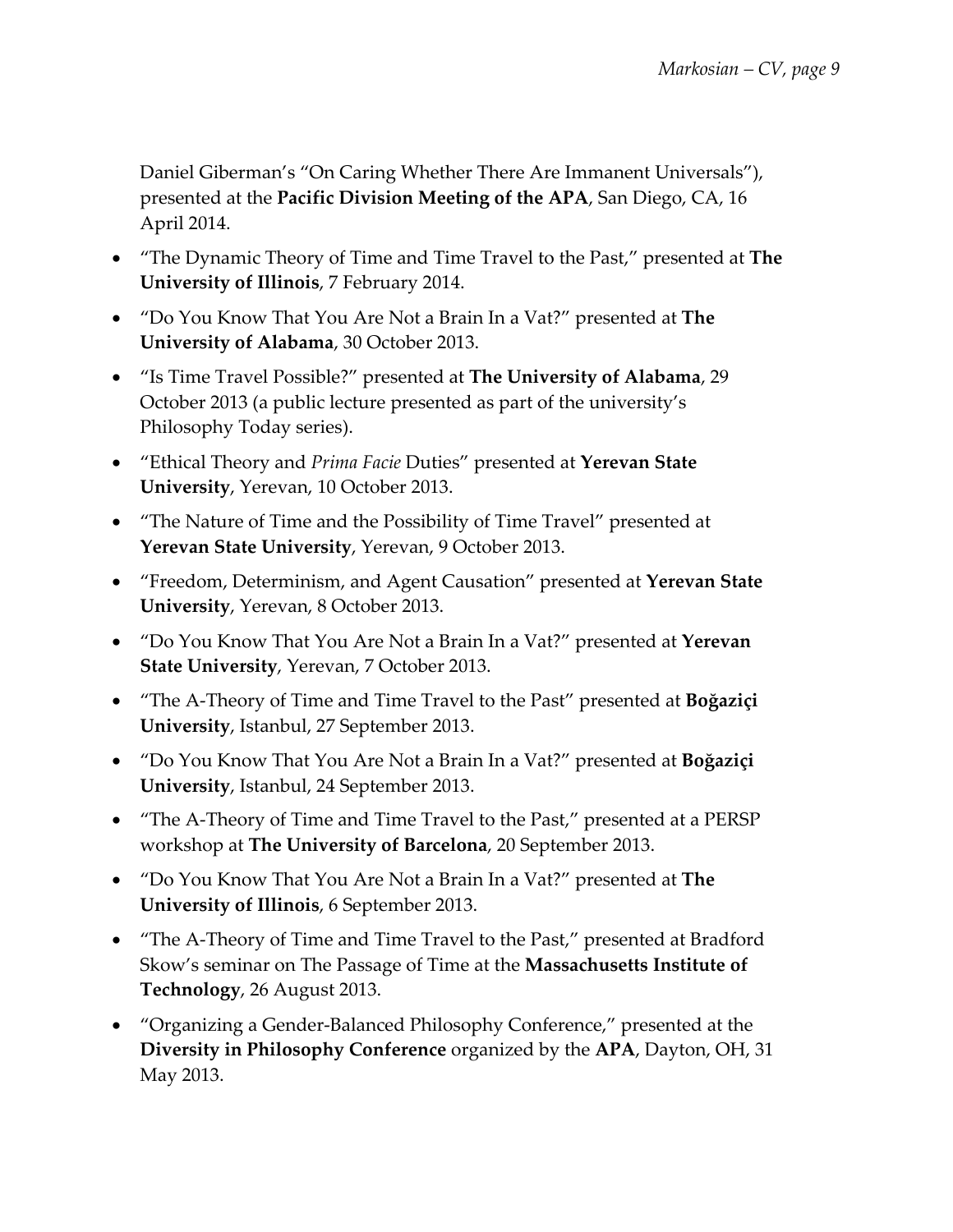- "Do You Know That You Are Not a Brain In a Vat?" presented at **The University of California – Irvine**, 24 May 2013.
- "Do You Know That You Are Not a Brain In a Vat?" presented at **Cal State LA**, 23 May 2013.
- "PUF for Stuff and Common Sense Intuitions About Arbitrary Fusions," presented as comments on Mark Moyer's "Common Sense Ontology" at the **Pacific Division Meeting of the APA**, San Francisco, CA, 30 March 2013.
- "Tropes and Fundamentality," presented as comments on Kathrin Koslicki's "Questions of Ontology" at the **2013 Back at the Ranch Metaphysics Conference**, Tucson, AZ, 31 January 2013.
- "Is Time Travel Possible?" presented at **Lawrence University**, 22 October 2012.
- "Do You Know That You Are Not a Brain In a Vat?" presented at **The University of Wisconsin – Milwaukee**, 19 October 2012.
- "Do You Know That You Are Not a Brain In a Vat?" presented at **Western Washington University**, 10 October 2012.
- "A New Answer to The Special Composition Question," presented at **Syracuse University**, 27 April 2012.
- "A New Answer to The Special Composition Question," presented as a symposium paper at the **Pacific Division Meeting of the APA**, Seattle, WA, 5 April 2012.
- "A New Answer to The Special Composition Question," presented at **Duke University**, 20 March 2012.
- "Is Time Travel Possible?" presented at **The 2012 Rome Science Festival**, 20 January 2012.
- "A Branching-Time Solution to the Truthmaker Problem for Presentism," presented at the **PERSP Space and Time Workshop on the Open Future** at **The University of Barcelona**, 2 December 2011.
- "A New Answer to The Special Composition Question," presented at **The University of Massachusetts**, 15 October 2011.
- "The Brutality of Existence," presented at **Ontology and Levels**, a conference at **The University of Connecticut**, 8 October 2011.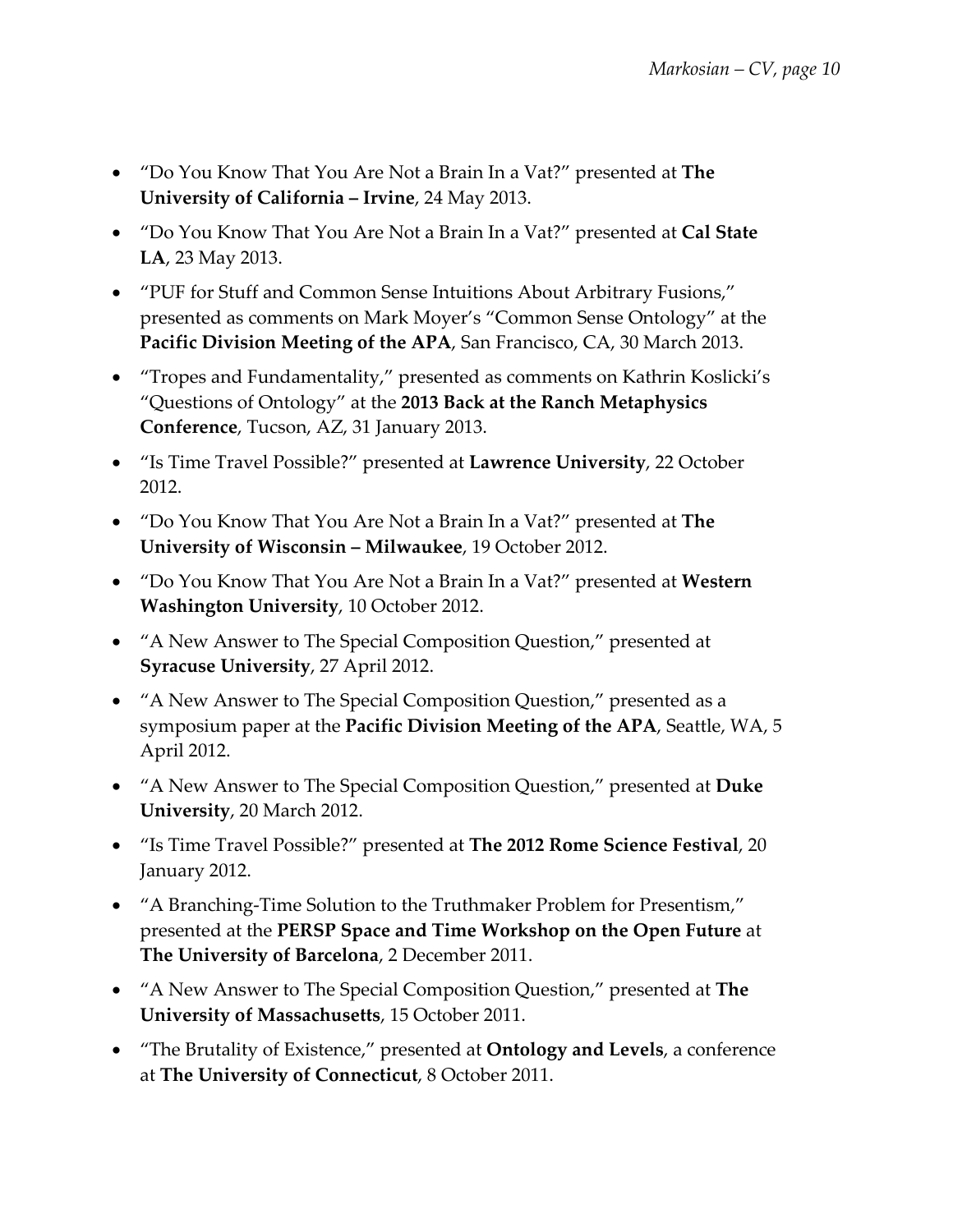- "A New Answer to The Special Composition Question," presented at **The University of Wyoming**, 16 September 2011.
- "A New Answer to The Special Composition Question," presented at **The University of Barcelona**, 8 July 2011.
- "A Spatial Approach to Mereology," presented at **The University of Victoria** (Victoria, BC, Canada), 17 September 2010.
- "A Spatial Approach to Mereology," presented at **Victoria University of Wellington** (Wellington, New Zealand), 12 May 2010.
- "Do Motorcycles Have Non-Physical Parts?" presented at an Author Meets Critics session on Kathrin Koslicki's *The Structure of Objects* at the **Pacific Division Meeting of the APA**, San Francisco, CA, 1 April 2010.
- "Agent Causation as the Solution to All the Compatibilist's Problems," presented at **Vancouver Island University**, 18 March 2010.
- "A Spatial Approach to Mereology," presented at **The Australian National University**, 17 November 2009.
- "Agent Causation as the Solution to All the Compatibilist's Problems," presented at **The Australian National University**, 1 October 2009.
- "A Spatial Approach to Mereology," presented at **Oxford University**, 18 June 2009.
- "Rossian Minimalism," presented at **Stockholm University**, 4 June 2009.
- Comments on Katherine Hawley, "Mereology, Modality, and Magic," presented at the **2009 Arizona Ontology Conference**, Tucson, AZ, 9 January 2009.
- "A New Approach to Answering the Special Composition Question," presented at the **2008 eidos Metaphysics Conference**, Geneva, Switzerland, 17 July 2008.
- Comments on Brad Skow's "Why Time Passes," presented at the **2008 eidos Metaphysics Conference**, Geneva, Switzerland, 15 July 2008.
- "The Right Stuff," presented at **Texas A&M University**, 26 April 2007.
- "The Right Stuff," presented at **The University of Alabama**, 24 April 2007.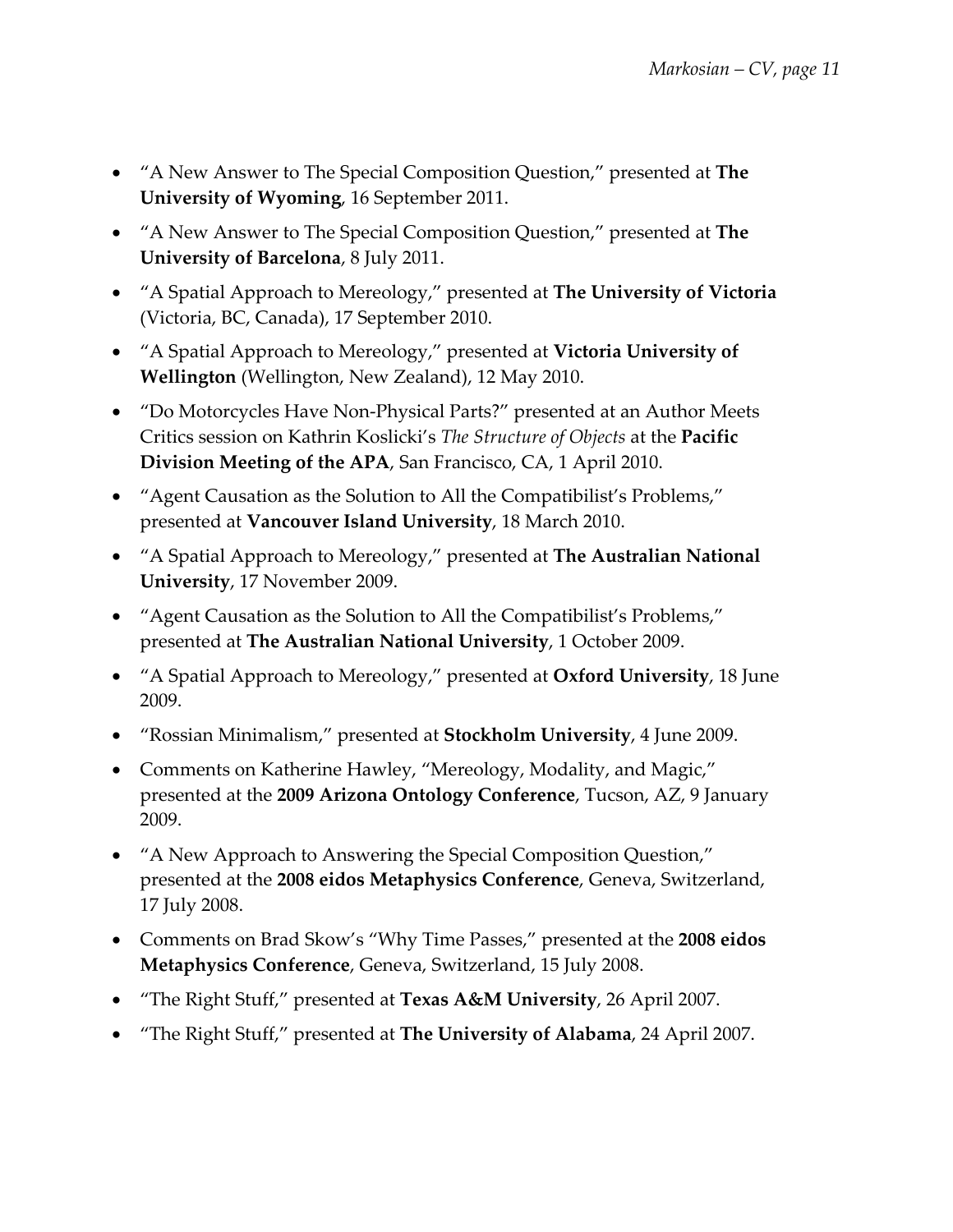- "Three Problems for Olson's Account of Personal Identity," presented as part of an Author Meets Critic session devoted to Eric Olson's *The Human Animal* at the **Pacific Division Meeting of the APA**, San Francisco, CA, 4 April 2007.
- "The Right Stuff," presented at **The University of Vermont**, 22 February 2007.
- "Decomposition," presented at the **Mereology, Topology, and Location** conference at Rutgers University, 14 October 2006.
- Comments on Sarah McGrath's "The Causal Relata," presented at the **NYU-Florence Causation Conference**, Florence, Italy, June 2006.
- "Agent Causation as the Solution to All the Compatibilist's Problems," presented at the **2006 Bled Conference**, Bled, Slovenia, 30 May 2006.
- "Nihilism Without Monism" (comments on Jonathan Schaffer's "From Nihilism to Monism"), presented at the **Pacific Division Meeting of the APA**, Portland, OR, 23 March 2006.
- "The Right Stuff," presented at the **Arizona Ontology Conference**, 14 January 2006.
- "A Simple Solution to the Two Envelope Problem," presented at **The University of Rochester**, 18 October 2005.
- "A Simple Solution to the Two Envelope Problem," presented at **The University of Massachusetts**, 11 October 2005.
- "Decomposition," presented at the Parts Workshop II at **St. Andrews University**, 11 June 2005.
- "The Right Stuff," presented at **St. Andrews University**, 10 June 2005.
- "The Truth About the Past and the Future," presented at a Workshop on Existence and the Present at the **Centre for Metaphysics and Mind** of **The University of Leeds**, 4 June 2005.
- "Agent Causation as the Solution to All the Compatibilist's Problems," presented at **The University of Durham**, 2 June 2005.
- "The Truth About the Past and the Future," presented at a Mini-Workshop on Philosophy of Time at the **Centre for Time** at **The University of Sydney**, 6 May 2005.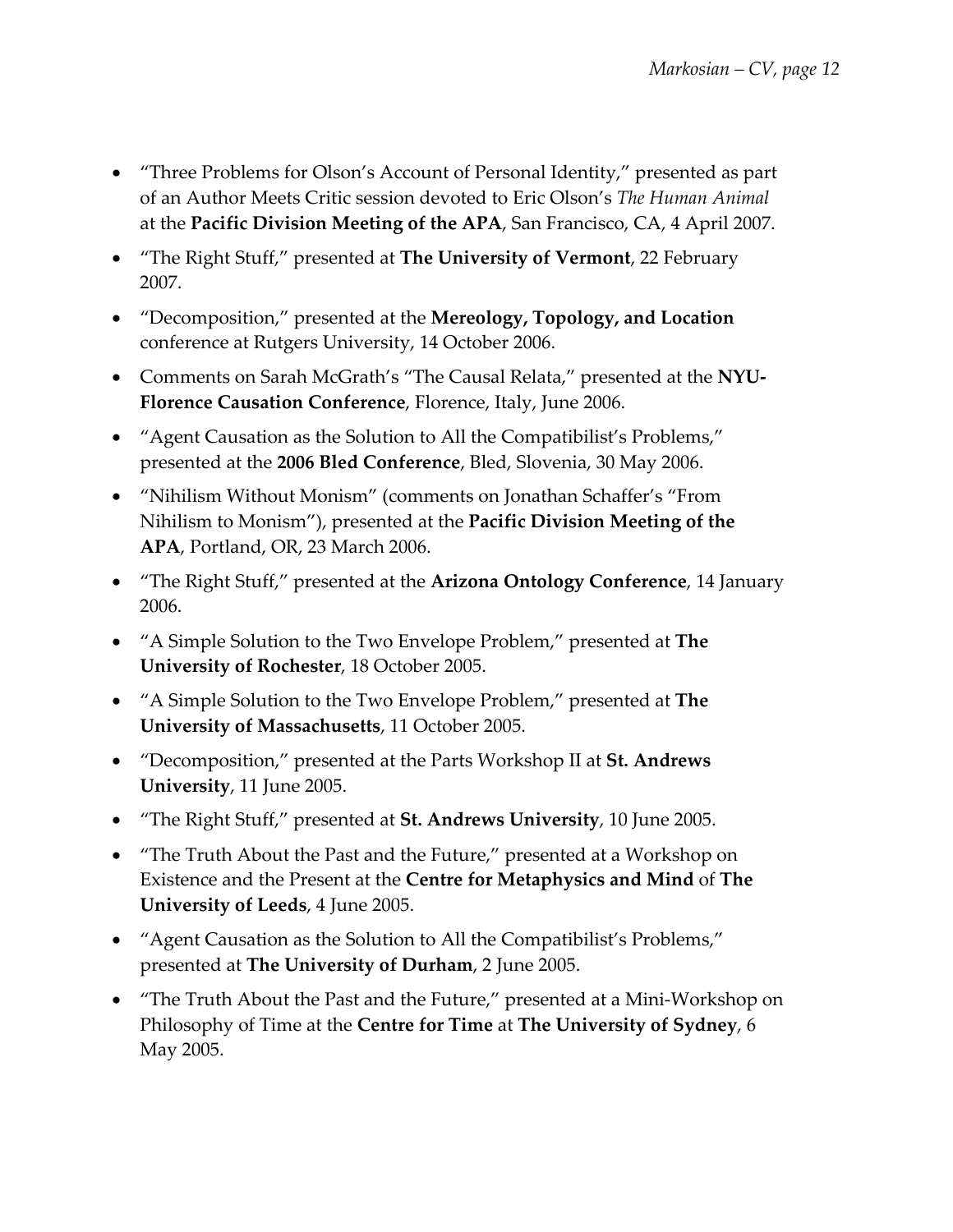- "Rossian Minimalism," presented to the **Russellian Society** of **The University of Sydney**, 4 May 2005.
- "Agent Causation as the Solution to All the Compatibilist's Problems," presented at **Macquarie University**, 3 May 2005.
- "The Right Stuff," presented at **The University of Sydney**, 2 May 2005.
- "The Right Stuff," presented at **Monash University**, 29 April 2005.
- "The Right Stuff," presented at **The University of Melbourne**, 28 April 2005.
- "The Right Stuff," presented at **The Australian National University**, 26 April 2005.
- "Identifying the Problem of Personal Identity," presented at **The Australian National University**, 21 April 2005.
- "Identifying the Problem of Personal Identity," presented at the **Inland Northwest Philosophy Conference**, 2 April 2005.
- "Comments on Michael Tooley's 'Presentism'," presented at a group meeting of the **Philosophy of Time Society** at the **Pacific Division Meeting of the APA**, San Francisco, CA, 24 March 2005.
- "The Right Stuff," presented at **North Carolina State University**, 25 February 2005.
- "The Right Stuff," presented at **Davidson College**, 24 February 2005.
- "The Right Stuff," presented at **Wake Forest University**, 21 February 2005.
- "A Time Outside of Time? Comments on Dean Zimmerman's 'Presentism and a Timelessly Eternal Deity'," presented at the **Pacific Division Meeting of the APA**, Pasadena, CA, March 2004.
- "Identifying the Problem of Personal Identity," presented at **The University of Massachusetts at Amherst**, 11 October 2003.
- "Two Arguments from Sider's *Four-Dimensionalism*," presented as part of an Author Meets Critic session devoted to Theodore Sider's *Four-Dimensionalism: An Ontology of Persistence and Time* at the **Pacific Division Meeting of the APA**, San Francisco, CA, March 2003.
- "Agent Causation as the Solution to All the Compatibilist's Problems," presented at **Arizona State University**, 25 October 2002.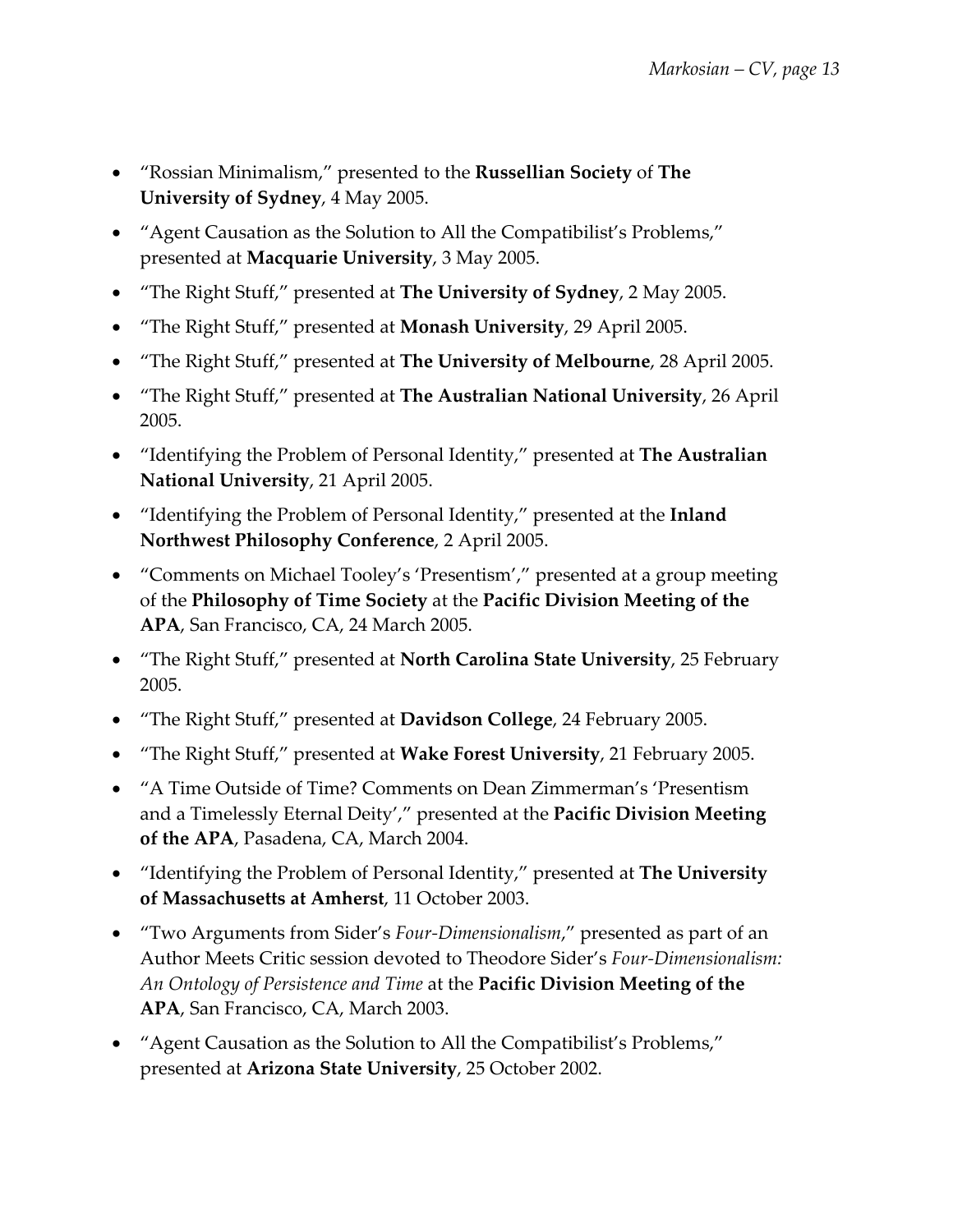- "Agent Causation as the Solution to All the Compatibilist's Problems," presented at the **Pacific Division Meeting of the APA**, Seattle, WA, 31 March 2002.
- "Socrates Does Not Exist" (comments on Greg Fitch's "Does Socrates Exist?"), presented at the **Bellingham Summer Philosophy Conference**, Western Washington University, 4 August 2001.
- "Agent Causation as the Solution to All the Compatibilist's Problems," presented at the **Inland Northwest Philosophy Conference**, 28 April 2001.
- "So Much To Do, So Little Time" (comments on Alisa Bokulich's "Quantum Measurements and Supertasks"), presented at the **Eastern Division Meeting of the APA**, New York, NY, December 2000.
- "A Defense of Presentism," presented at **The University of British Columbia**, 9 November 2000.
- "Inverted Rossian Utilitarianism," presented to the Philosophy Departments of **The University of Idaho and Washington State University**, 27 October 2000.
- "Ontological Fundamentalism" (comments on Jonathan Schaffer's "Evidence for Fundamentality?"), presented at the **Bellingham Summer Philosophy Conference**, Western Washington University, 6 August 2000.
- "The A Theory, Time Travel, and Relativity" (comments on Timothy Chambers's "Is A-Series Time Travel Defensible – Or Was Putnam Right All Along?"), presented at the **Pacific Division Meeting of the APA**, Albuquerque, NM, 6 April 2000.
- "Characterizing Three Metaphysical Disputes: 3D Versus 4D, Presentism Versus Non-presentism, and Modal Actualism Versus Modal Realism," presented at a group meeting of the **Philosophy of Time Society** at the **Eastern Division Meeting of the APA**, Boston, MA, 27 December 1999.
- "A Defense of Presentism," presented at **The University of Massachusetts at Amherst**, 2 October 1999.
- "Two Puzzles About Mercy," presented at a conference at **George Fox University**, 9 April 1999.
- "A Defense of Presentism," presented at a group meeting of the **Philosophy of Time Society** at the **Pacific Division Meeting of the APA**, Los Angeles, CA, 27 March 1998.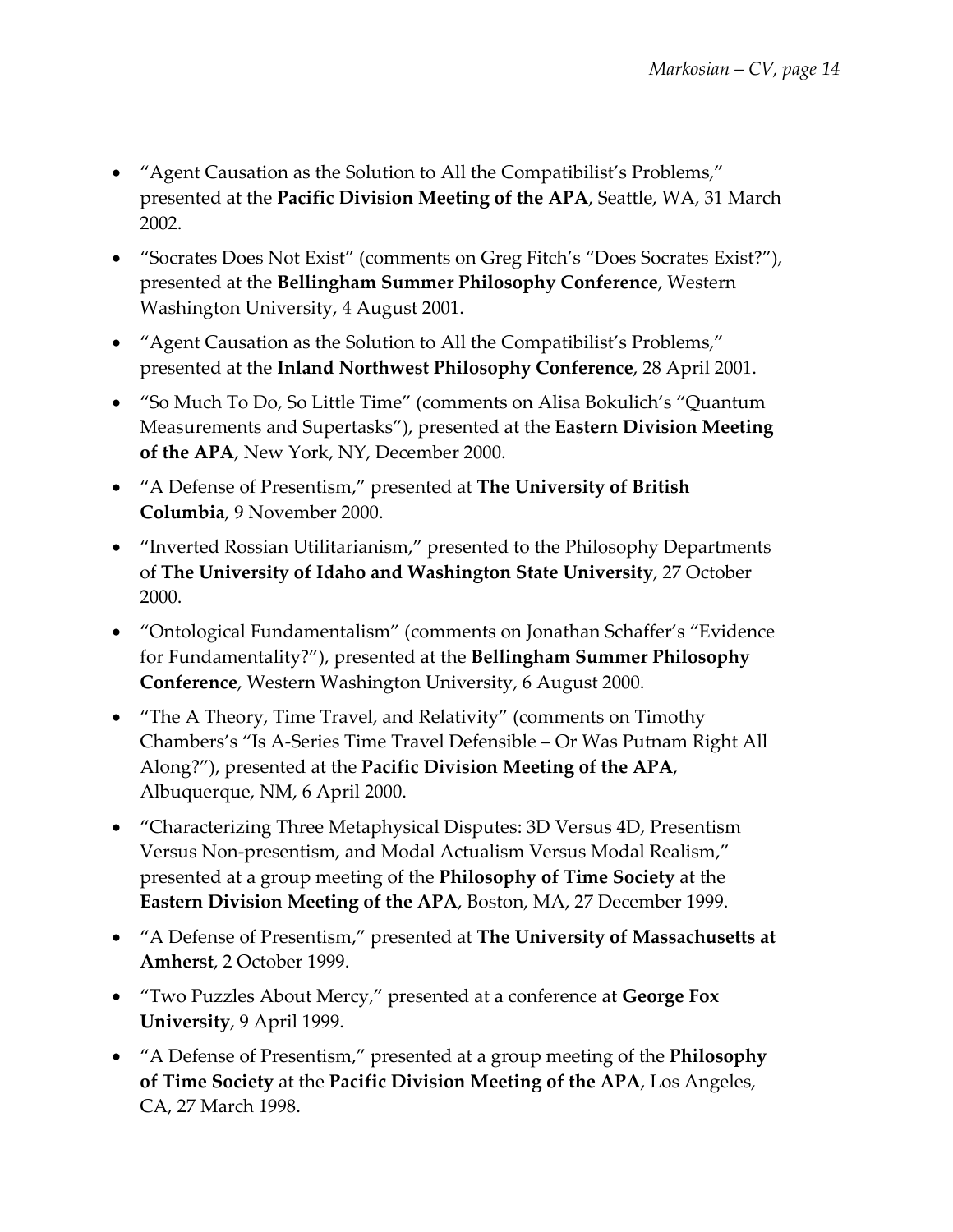- "Skepticism, Defeat, and Plantinga's Evolutionary Argument Against Naturalism" (with Sharon Ryan), presented at the **Pacific Division Meeting of the APA**, Los Angeles, CA, 27 March 1998.
- "A Compatibilist Version of the Theory of Agent Causation," presented at **Western Washington University**, 7 February 1998.
- "Skepticism, Defeat, and Plantinga's Evolutionary Argument Against Naturalism" (with Sharon Ryan), presented at **The University of Massachusetts at Amherst**, 4 October 1997.
- "A Compatibilist Version of the Theory of Agent Causation," presented at the **Pacific Division Meeting of the APA**, Berkeley, CA, 27 March 1997.
- "Time, Space, and the Nature of Physical Objects," presented at a group meeting of the **Philosophy of Time Society** at the **Pacific Division Meeting of the APA**, Berkeley, CA, 28 March 1997.
- "A Compatibilist Version of the Theory of Agent Causation," presented at the **First Annual Metaphysical Mayhem Conference**, University of Notre Dame, 12 July 1996.
- "Can an Object Have an Indeterminate Boundary?" (comments on Roy Sorensen's "Sharp Boundaries for Blobs"), presented at the **Pacific Division Meeting of the APA**, Seattle, WA, 5 April 1996.
- "The Theory of Agent Causation," presented at the First Annual WVU Philosophy Conference, **West Virginia University**, 30 March 1996.
- "Some Considerations on the Theory of Agent Causation," presented at **The College of New Jersey**, 26 February 1996.
- "On Linguistic Arguments for Metaphysical Claims" (comments on Thomas Foster's "A-Information and B-Facts"), presented at a group meeting of the **Philosophy of Time Society** at the **Central Division Meeting of the APA**, Chicago, IL, 28 April 1995.
- "Simples," presented at the **Pacific Division Meeting of the APA**, San Francisco, CA, 30 March 1995.
- "Simples," presented to the **Philosophy Club of West Virginia University**, 20 March 1995.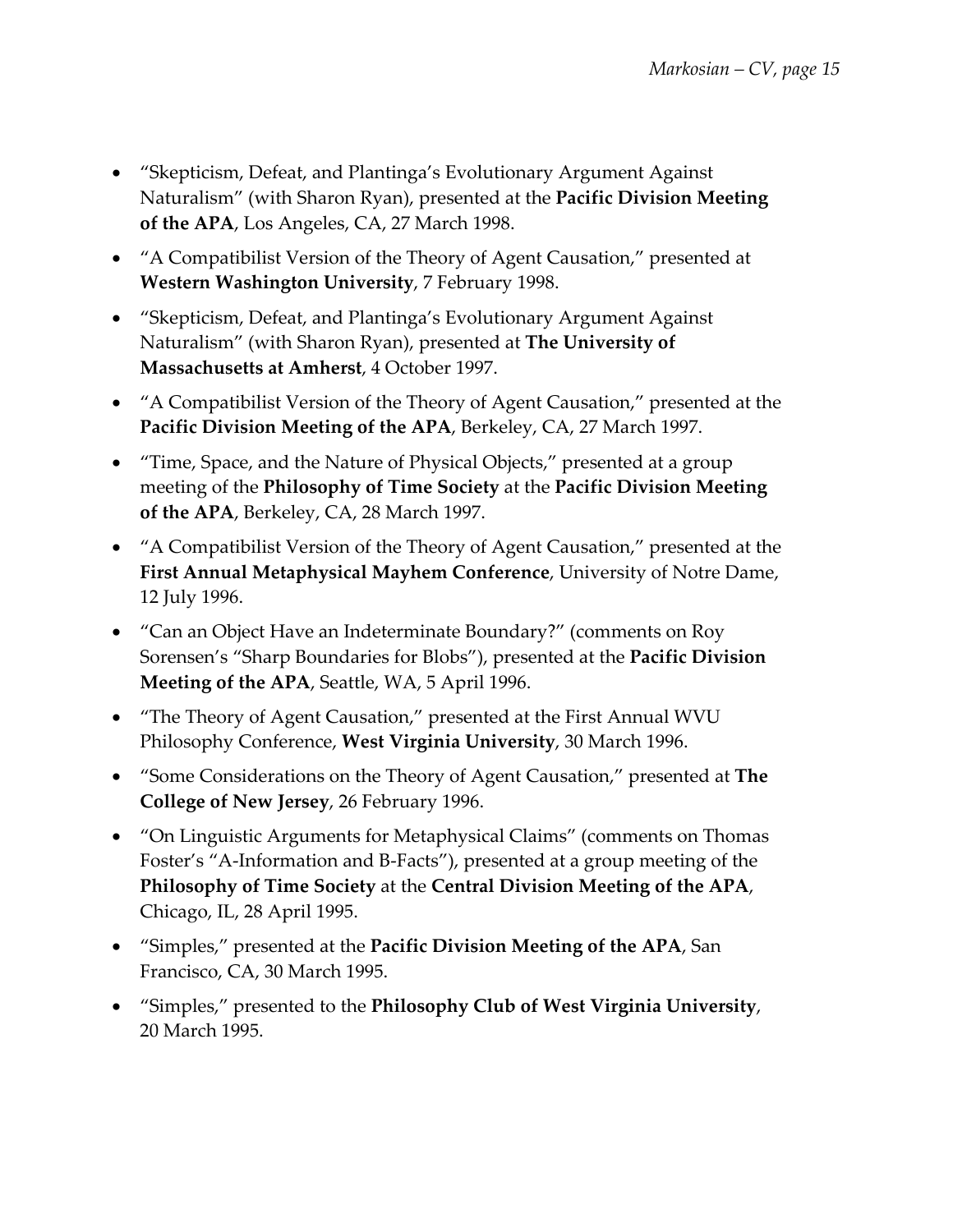- "The 3D View and the Argument from Vagueness" (comments on Theodore Sider's "Four-dimensionalism and Vagueness"), presented at **The University of Massachusetts at Amherst**, 16 October 1993.
- "The Open Past," presented at the **Pacific Division Meeting of the APA**, San Francisco, CA, 27 March 1993.
- "How Fast Does Time Pass?" presented at **West Virginia University**, 19 February 1992.
- "Symmetry, Isotropy and Explanation" (comments on John Hawthorn's "Making Waves"), presented at the **Eastern Division Meeting of the APA**, Atlanta, GA, 28 December 1991.
- "The Open Past," presented to the **Philosophy Club** of **The University of New Hampshire**, November 1991.
- "The Unreality of the Past and the Future," presented at the annual meeting of the **Wisconsin Philosophical Association**, Stevens Point, WI, 13 April 1991.
- "The Unreality of the Past and the Future," presented to the **Philosophy Club**  of **Brooklyn College**, 12 December 1990.
- "Fatalism and the Open Future," presented at **Lawrence University**, 29 March 1989.

## **REFEREE WORK**

- Cambridge University Press
- Oxford University Press
- Prentice-Hall
- Swiss National Science Foundation
- *American Philosophical Quarterly*
- *Analysis*
- *Australasian Journal of Philosophy*
- *Canadian Journal of Philosophy*
- *Disputatio*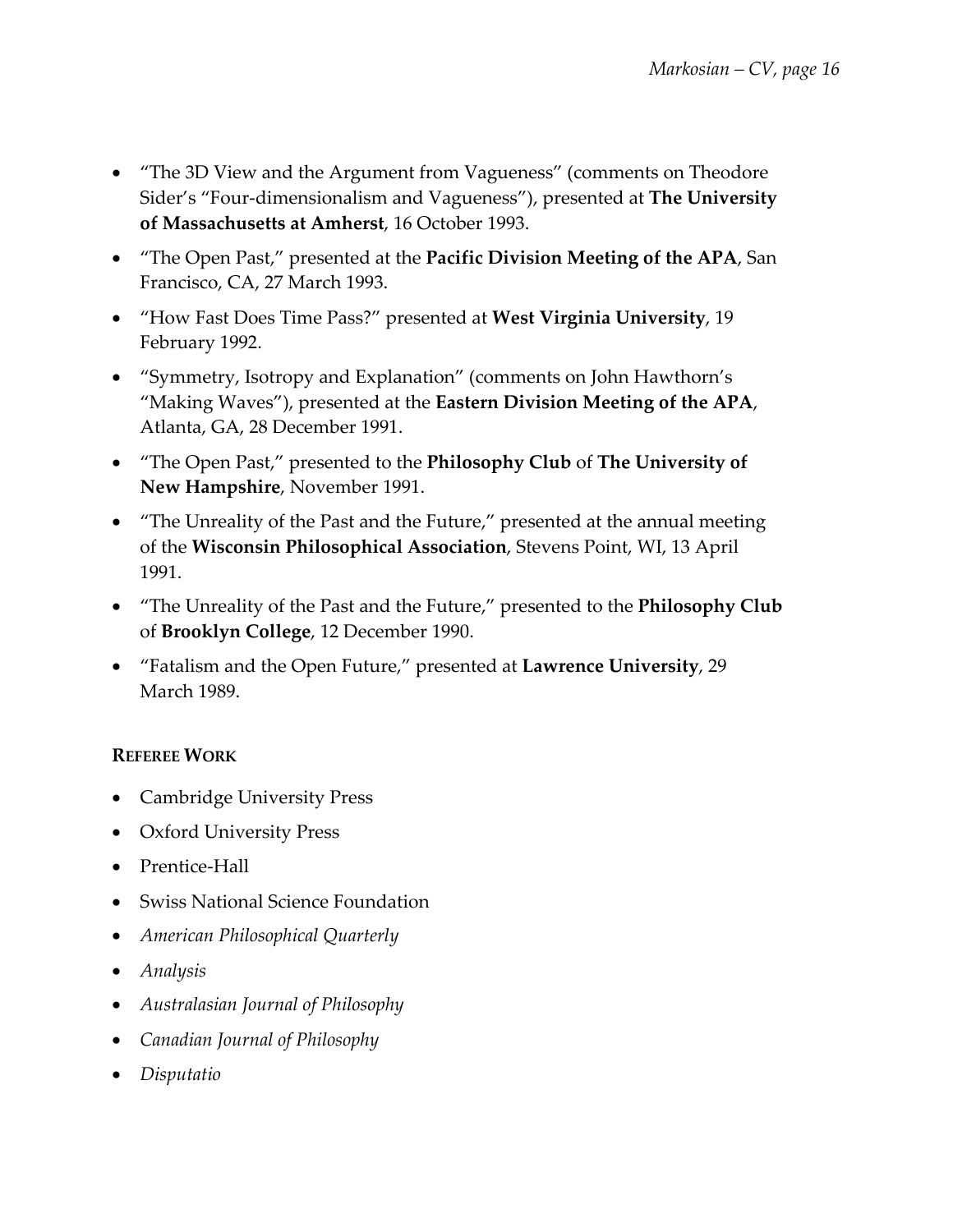- *Erkenntnis*
- *The Journal of Philosophical Logic*
- *The Journal of Philosophical Research*
- *The Journal of Philosophy*
- *Noûs*
- *Pacific Philosophical Quarterly*
- *Philosophia*
- *Philosophical Papers*
- *Philosophical Quarterly*
- *Philosophical Studies*
- *Philosophy Compass*
- *Philosophy and Phenomenological Research*
- *Synthese*
- *Theoria*

## **DEPARTMENTAL, UNIVERSITY, AND OTHER SERVICE**

- Co-Director (with Julia Jorati), *The UMass Center for Philosophy and Children*, University of Massachusetts, 2021-present.
- Co-Director (with Julia Jorati), *Philosophy in Public Schools* program, University of Massachusetts, 2019-present.
- Member, Site Visit Program of the APA's Committee on the Status of Women, 2013-present.
- Editorial Board, *Philosophy Compass*, 2008-present.
- Co-Creator and Co-Organizer, *The Yerevan Academy of Linguistics and Philosohy (YALP)*, 2017-2020.
- Graduate Admissions Committee, Department of Philosophy, University of Massachusetts, 2015-2020.
- Creator and Director, *Philosophy in Public Schools* program, University of Massachusetts, 2016-2019.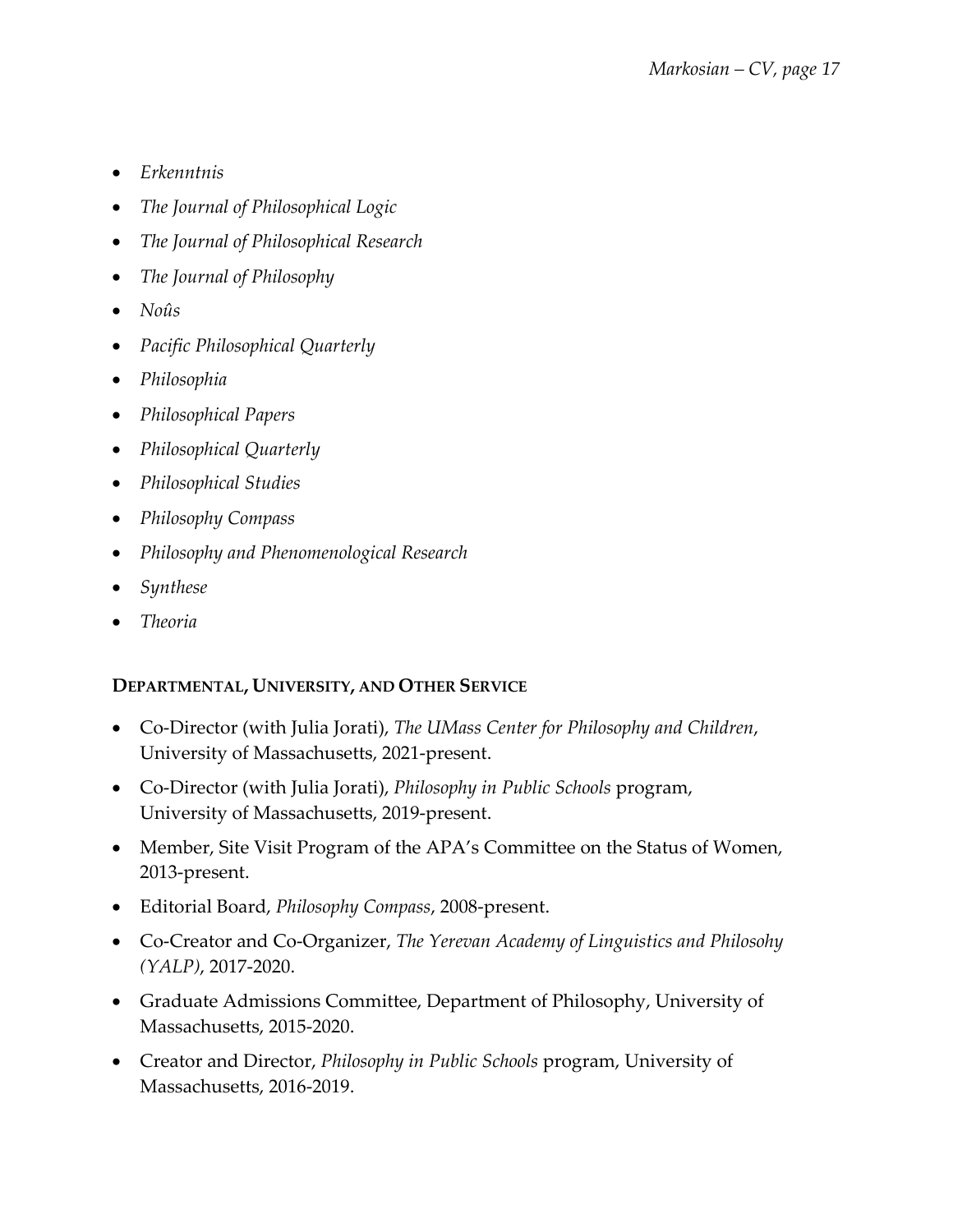- Conference Organizer for the 14<sup>th</sup> Biennial UMass Philosophy Homecoming Conference, University of Massachusetts, October 2017.
- External reviewer for The College of William and Mary Department of Philosophy Program Review, December 2016.
- Search Committee for Dean of The College of Natural Sciences, University of Massachusetts, 2016.
- Search Committee, Department of Philosophy, University of Massachusetts, 2015-2016.
- Member, APA Ad Hoc Committee on a Professional Code of Conduct, 2014- 2016.
- Conference Organizer for the  $13<sup>th</sup>$  Biennial UMass Philosophy Homecoming Conference, University of Massachusetts, October 2015.
- Creator and Organizer of The Bellingham Summer Philosophy Conference, 2015, 2014, 2013, 2012, 2011, 2010, 2006, 2004, 2003, 2002, 2001, 2000.
- Creator and Director, *Philosophy in Public Schools* program, Western Washington University, 2012-2015.
- Chair, American Philosophical Association's Ad Hoc Committee on Reducing the APA's Carbon Footprint, 2011.
- Executive Committee of the Pacific Division of the American Philosophical Association, 2008-2011.
- External reviewer for University of Alabama Department of Philosophy Program Review, October 2010.
- Search Committee for Dean of The College of Humanities and Social Sciences (2008), WWU.
- Chair, Philosophy Department Search Committee, Western Washington University.
- Faculty Affairs Council, WWU.
- Search Committee for Founding Dean of The College of Humanities and Social Sciences (2003), WWU.
- General University Requirements Task Force, WWU.
- General Education Requirements Committee, WWU.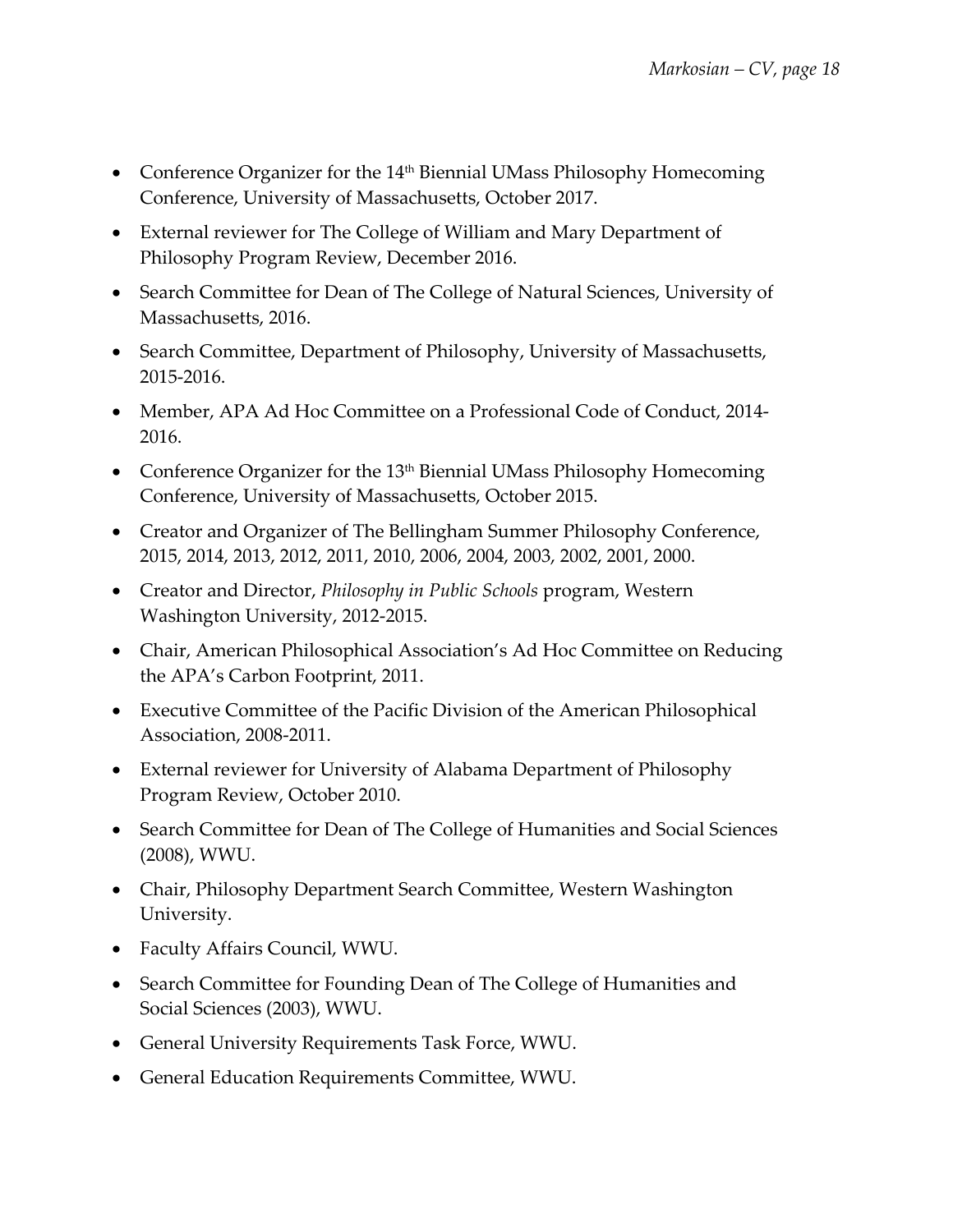- Program Committee Chair for Group Meeting of The Philosophy of Time Society at Pacific Division Meeting of American Philosophical Association.
- Philosophy Department Search Committee, WWU.
- Philosophy Department Committee to organize a symposium titled "How Should Humans Treat Other Animals?" (co-chair), West Virginia University.
- Philosophy Department Promotion and Tenure Committee, WVU.
- Philosophy Department Search Committee, WVU.
- Philosophy Department Library Liaison, WVU.
- Philosophy Department Computer Consultant (responsible for the purchasing of new computers), WVU.
- Philosophy Club Advisor, WVU.
- Philosophy Department Speakers Committee (co-chair), WVU.

## **COURSES TAUGHT**

### *Graduate*

- Seminar: Baker and Bennett
- Seminar: The Philosophy of Time
- Seminar: The Metaphysics of Material Objects and the Matter that Constitutes Them
- Seminar: The Metaphysics of Art Objects
- Proseminar
- Topics in Metaphysics
- Topics in Philosophy of Art

## *Undergraduate*

- Seminar: Philosophy in Public Schools
- Seminar: Philosophy of Time
- Seminar: Problems of Material Constitution
- Seminar: Things and Stuff